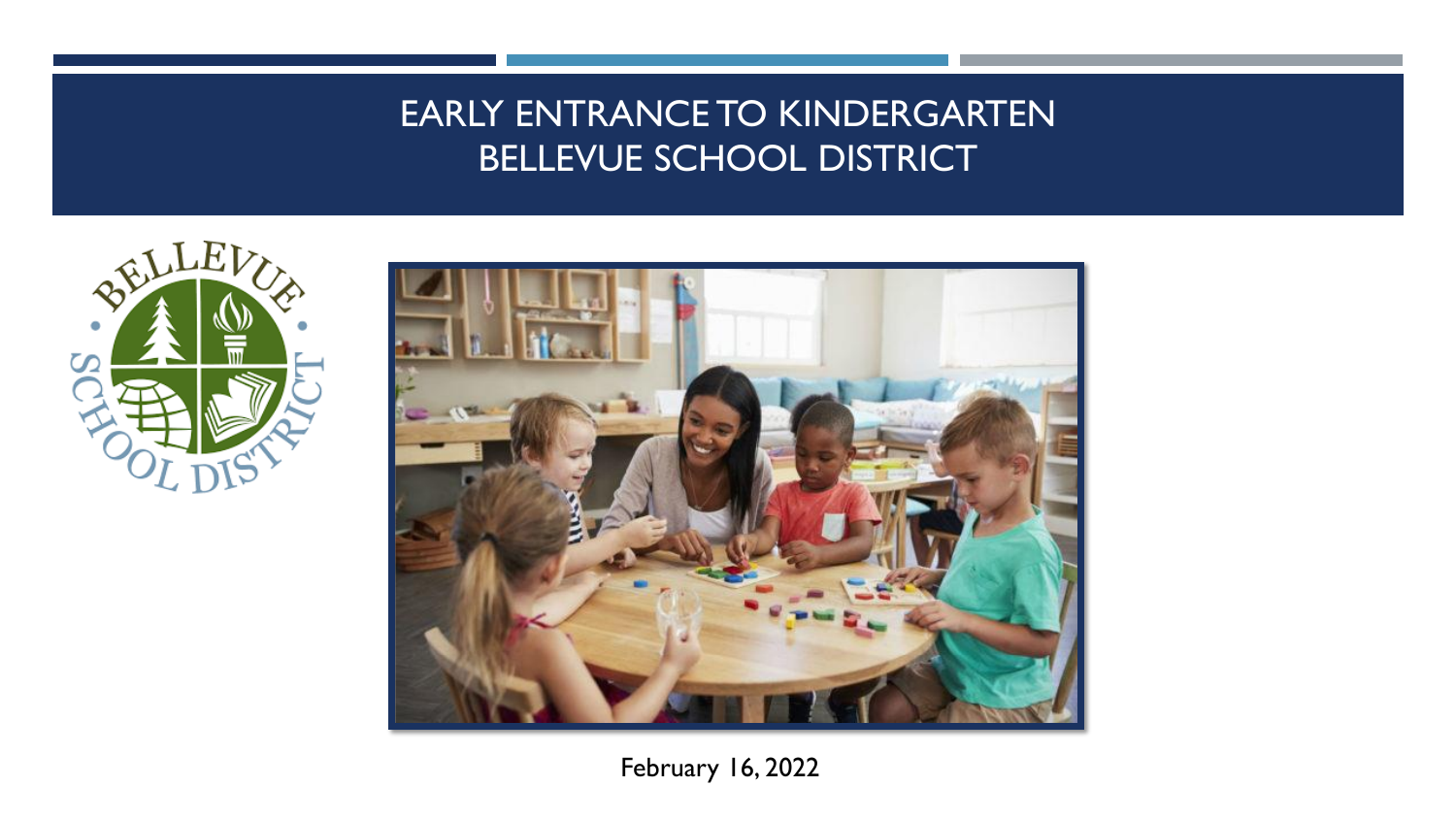# THE EARLY ENTRANCE TO KINDERGARTEN TEAM

- **Debbie Brandt: EEK Coordinator**
	- **[brandtd@bsd405.org](mailto:brandtd@bsd405.org)**
	- [eek@bsd405.org](mailto:eek@bsd405.org)
- **Tara Gray: Advanced Learning Director** 
	- [grayt@bsd405.org](mailto:grayt@bsd405.org)
- **Christine Espinoza: Office Support**

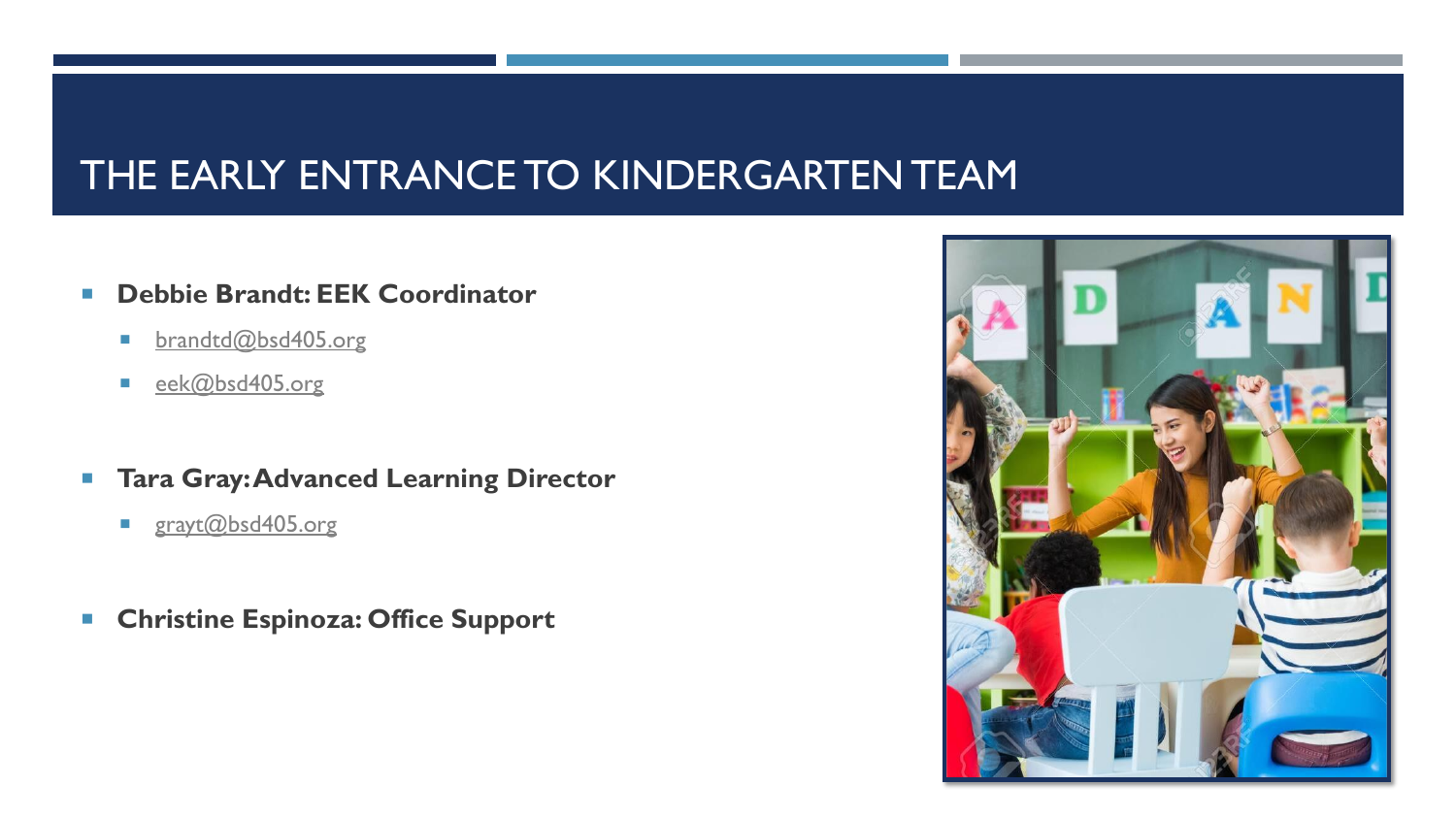

### EEK PRESENTATION OVERVIEW

- **1. OSPI and Bellevue Schools Policy for EEK**
- **2. Research Findings to Help You Make a Decision**
- **3. Application Process**
- **4. EEK Identification Process**
	- **Screening Process**
	- **Further Assessments**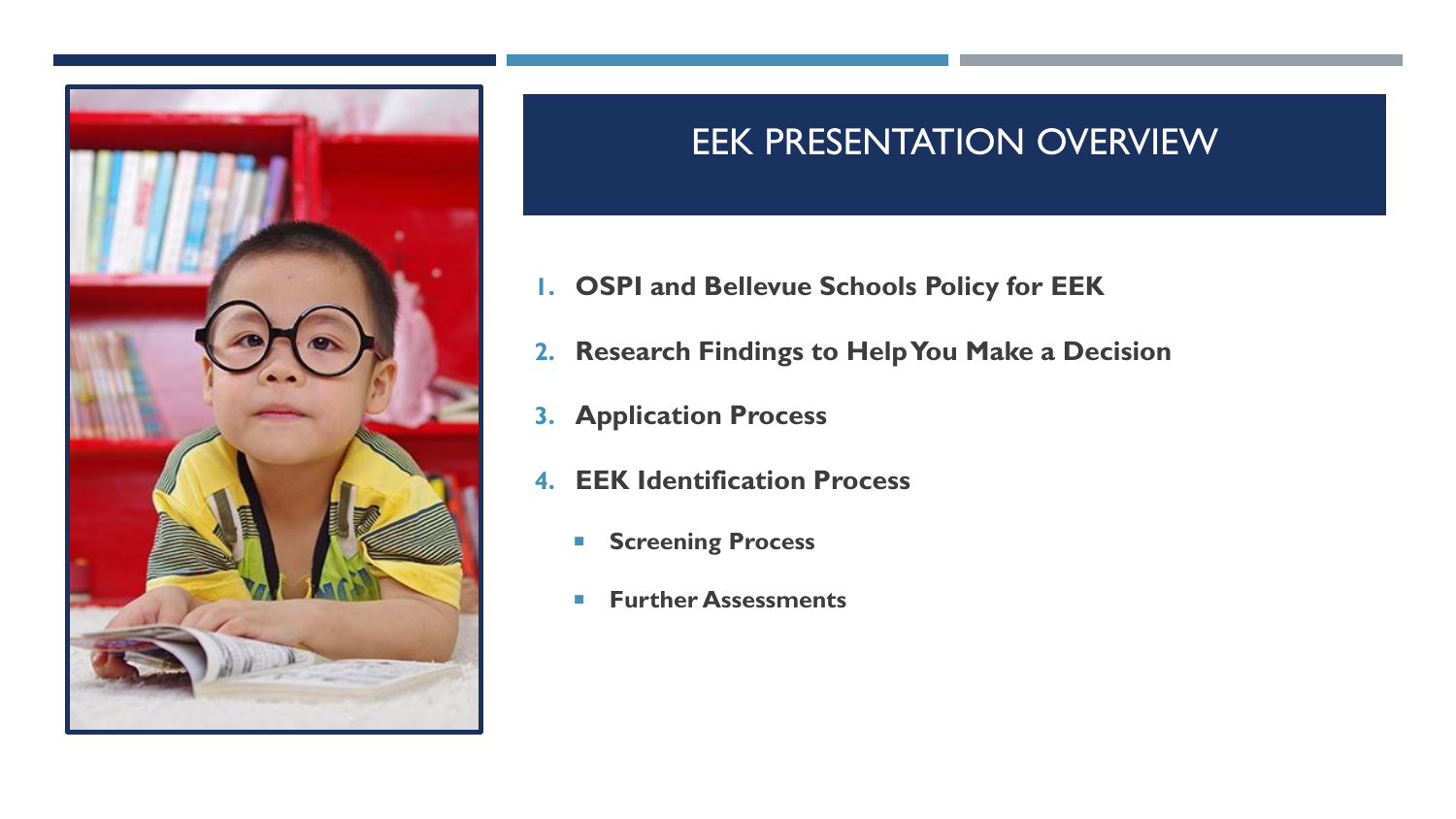# STATE AND LOCAL GUIDANCE FOR FOR EARLY ENTRANCE TO KINDERGARTEN APPLICANTS

- **OSPI/State of Washington Entrance to Kindergarten Policy:**
	- WA State cut-off for entering K is age 5 by August  $31^{st}$
- Bellevue School District Policy for Early Entrance to Kindergarten :
	- [Procedure 3110.1P](https://bsd405.org/wp-content/pdf/policy/3110-1p.pdf)
- **EEK Application is available for children 4 years old, who will be 5 between Sept 1st - Oct 31st , 2022**
	- **Prior to Application Process, families must show proof of residency in BSD to apply for EEK**

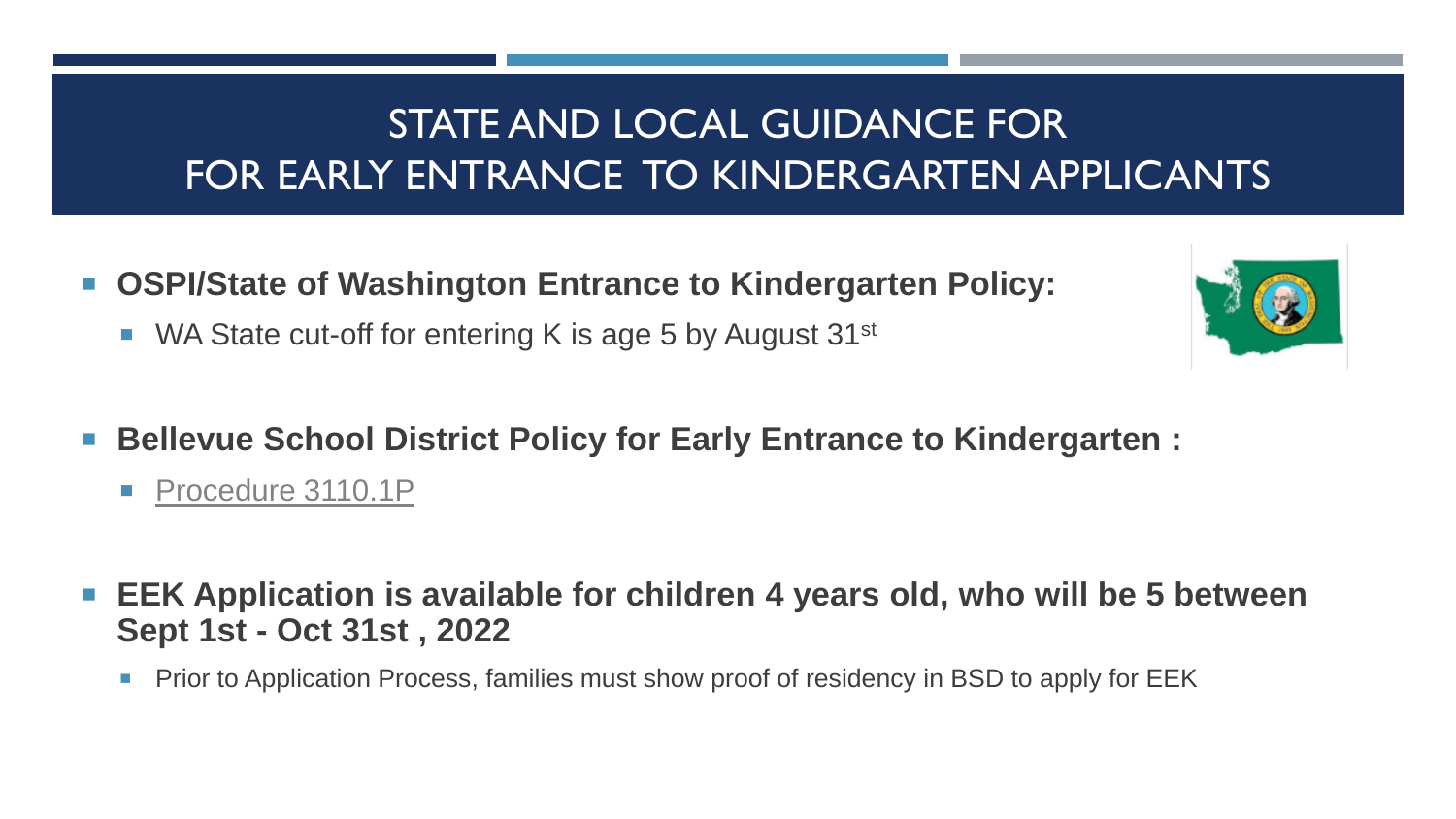### **RESEARCH FINDINGS TO HELP YOU MAKE A DECISION:**



"Research shows the link between social and emotional skills and school success is so strong, it is a greater predictor of children's' academic performance in the (early years) than their familial background and their cognitive abilities.

Why is this link so strong?

Simply put, we know that *learning is a social process*. Children cannot learn when they are:

- struggling to follow directions
- $\blacksquare$  get along with their peers
- **CONDUM** control their emotions in a classroom setting.

SOURCE: https://www.canr.msu.edu/news/kindergarten\_readiness\_social\_and\_emotional\_development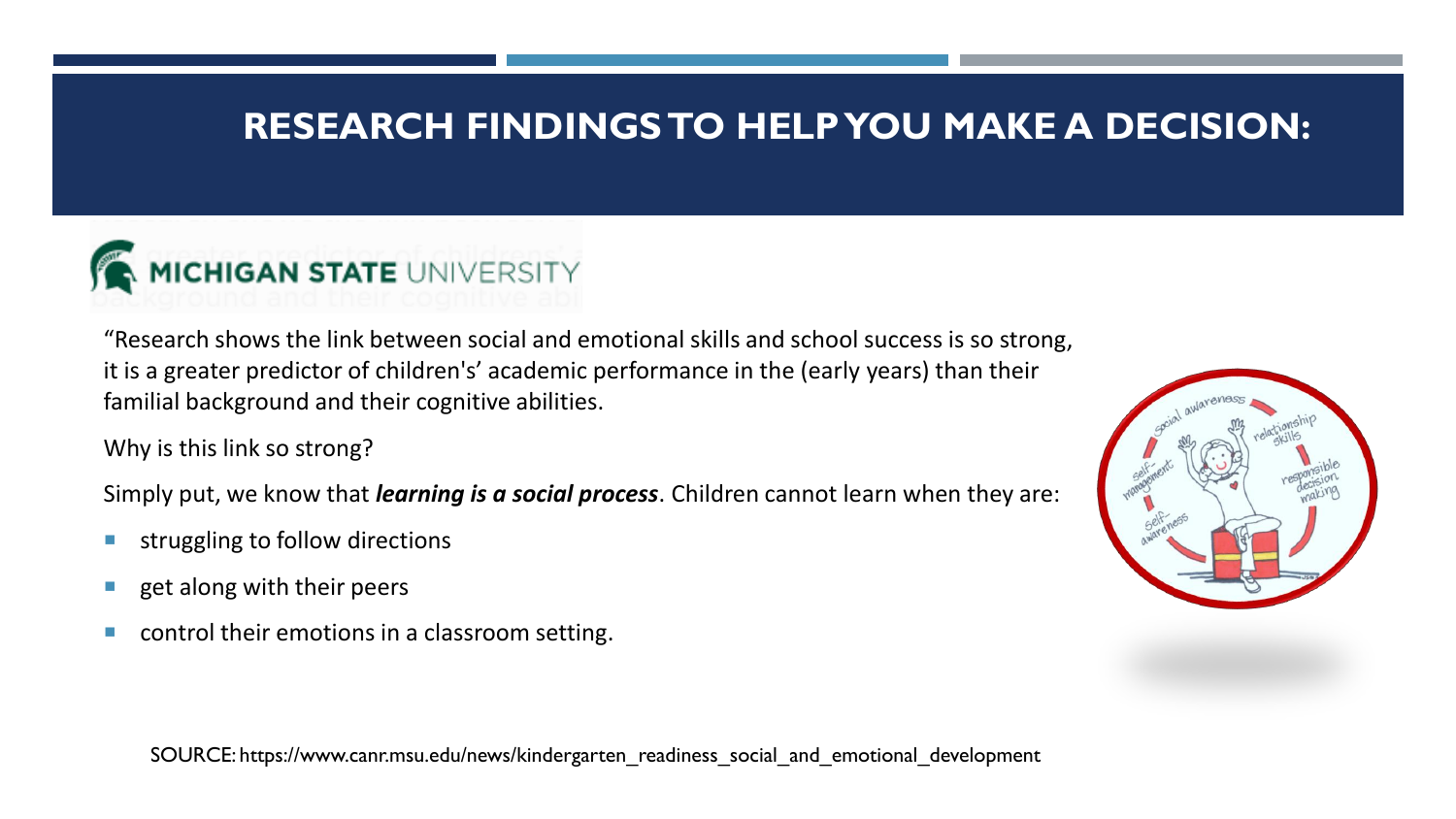## KEY SOCIAL AND EMOTIONAL SKILLS IDENTIFIED FOR SCHOOL SUCCESS

# MICHIGAN STATE UNIVERSITY

### Key Social and Emotional Skills

- Getting along with others (parents, teachers and peers)
- Following directions
- Identifying and regulating one's emotions and behavior
- Thinking of appropriate solutions to conflict
- Persisting on task
- Engaging in social conversation and cooperative play
- Correctly interpreting other's behavior and emotions
- Feeling good about oneself and others.



SOURCE: https://www.canr.msu.edu/news/kindergarten\_readiness\_social\_and\_emotional\_development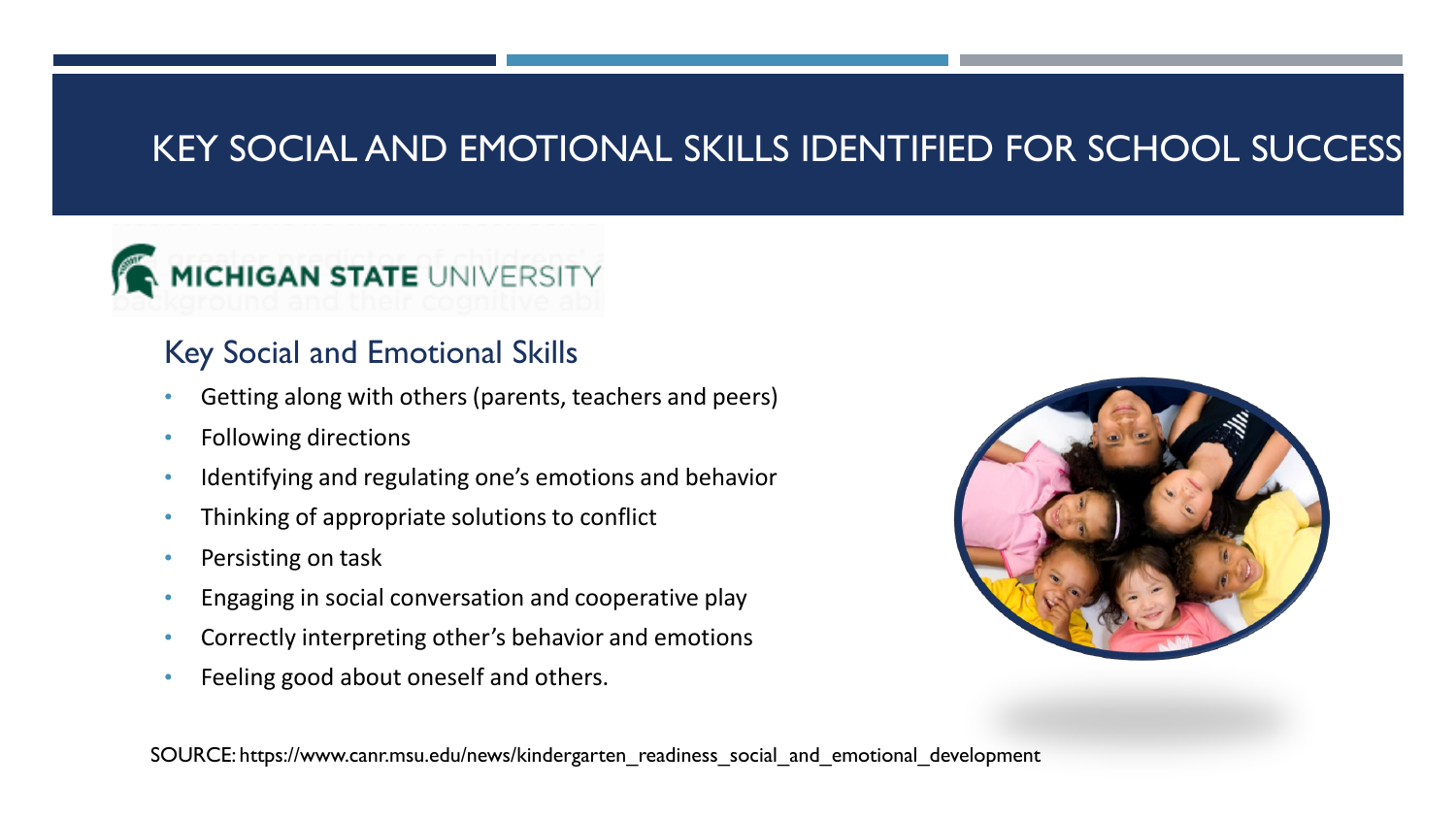### **EEK IDENTIFICATION PROCESS**

#### **1. Application Process**

- **❖** Application via Microsoft FORMS (Link will be on the EEK Web Page from March 1 through April 1)
- ❖ Personal check or money order for \$75.00 written to Bellevue School **District**
- ❖ Establish Residency (*Information will be on the Application Link )*
- ❖ *NOTE: If you have other children in BSD, you have already established residency*

#### **2. Screening Process**

- $\triangleleft$  Once the application process is complete, Social Skills Screening Inventory will be emailed to your child's pre-school teacher.
- Social Skills Screening Inventory must be complete by April 18.
- Performance of student's social development must be in the 84%tile, for their age.
- ❖ Parent communication on further assessment will be made by late April.

#### **3. Further Assessment**

- ❖ Further assessment fee is \$300.
- ❖ A birth certificate will need to be presented.
- Testing will take place end of May to mid-June 2022.
- ❖ Results emailed week of June 27.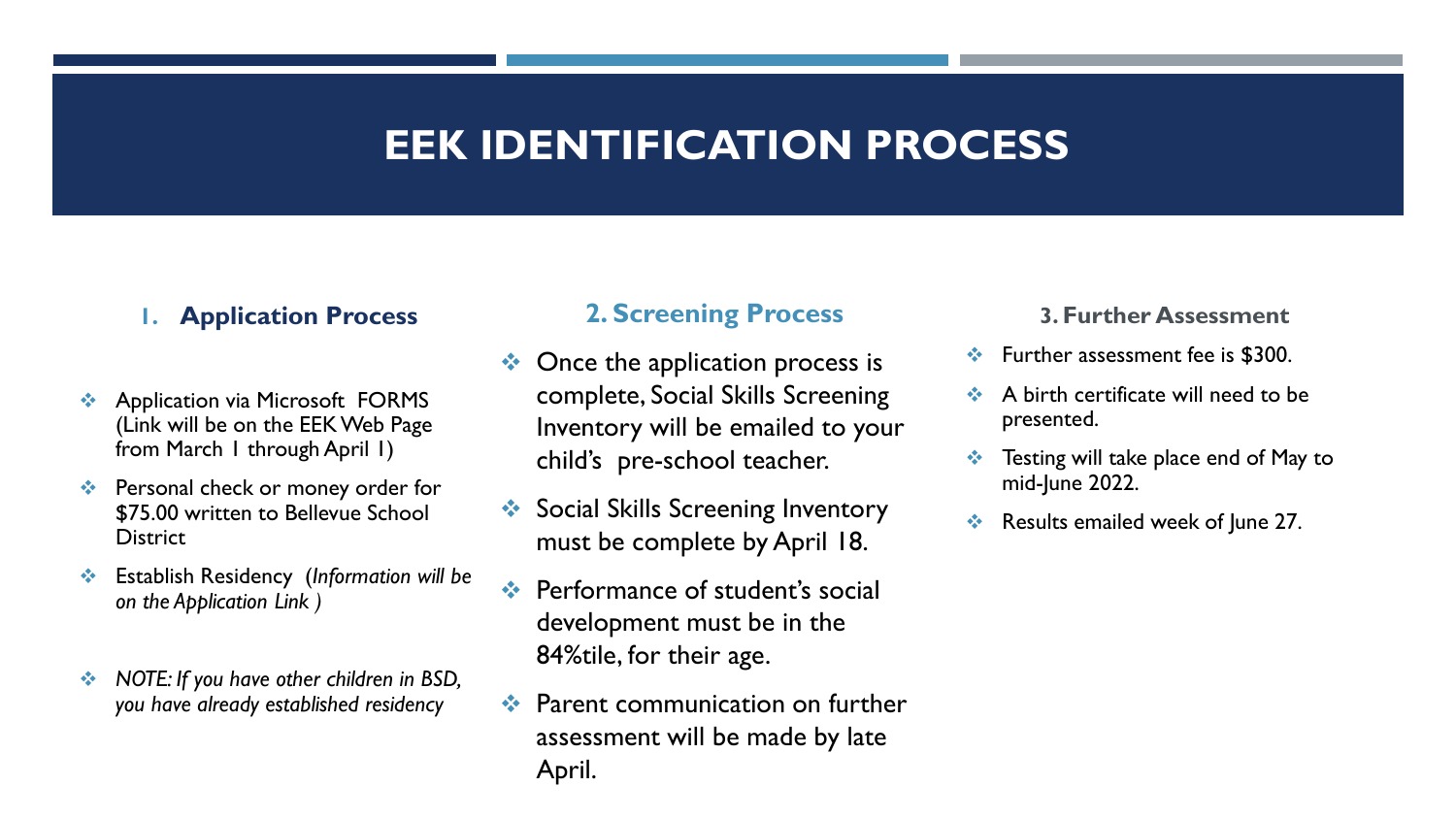### FURTHER ASSESSMENTS

### Communication Skill

Expressive Communication

Receptive Communication

### Motor Skill

Fine Motor Skill

Perceptive Motor Skills

### **Cognitive Skill**

Attention & Memory

Reasoning & Academic

Perception & Concepts

*Two of three assessment must be 84%+*

*Two out of four assessment must be 84% +*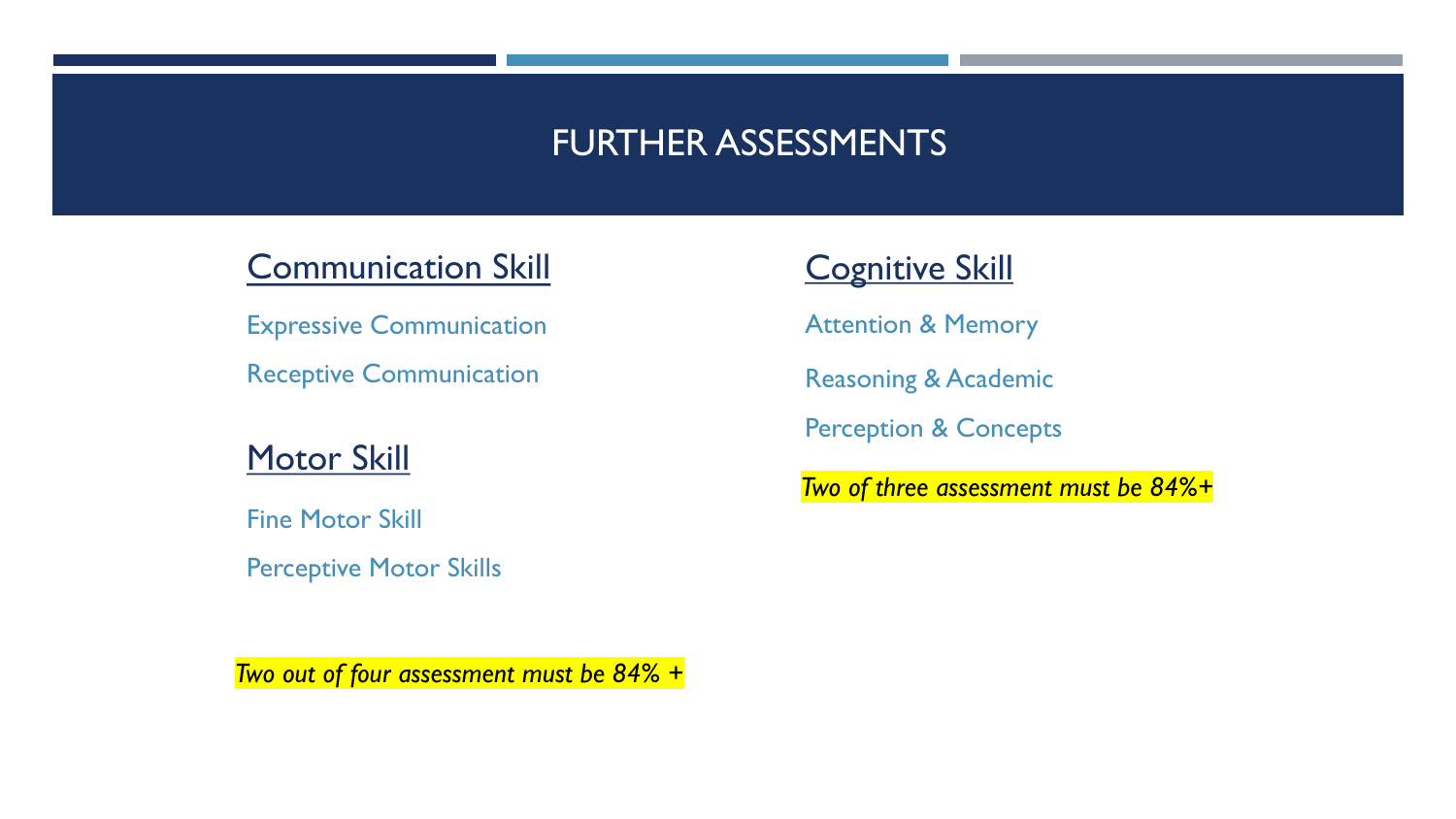### EARLY ENTRANCE TO KINDERGARTEN BEGINNINGS....

#### MARCH 1, 2022 – April 1, 2022

- 1. Application and Parent Survey via Microsoft FORMS (This will be on the EEK Web Page on March 1 –April 1)
- 2. Personal check or money order for \$75.00 written to Bellevue School District (Can be dropped off at BSD Main office: 12111 NE 1st Street, Bellevue, 98005)
- 3. [Establish Residency](https://bsd405.org/schools/enrollment/enroll-your-student/establish-residency/) (NOTE: If your child has a sibling currently attending a BSD School, residency has already been established. You can skip this step  $\circled{e}$

*Once all these three items are complete, a Screening Inventory will be sent to Pre-School Teacher.*

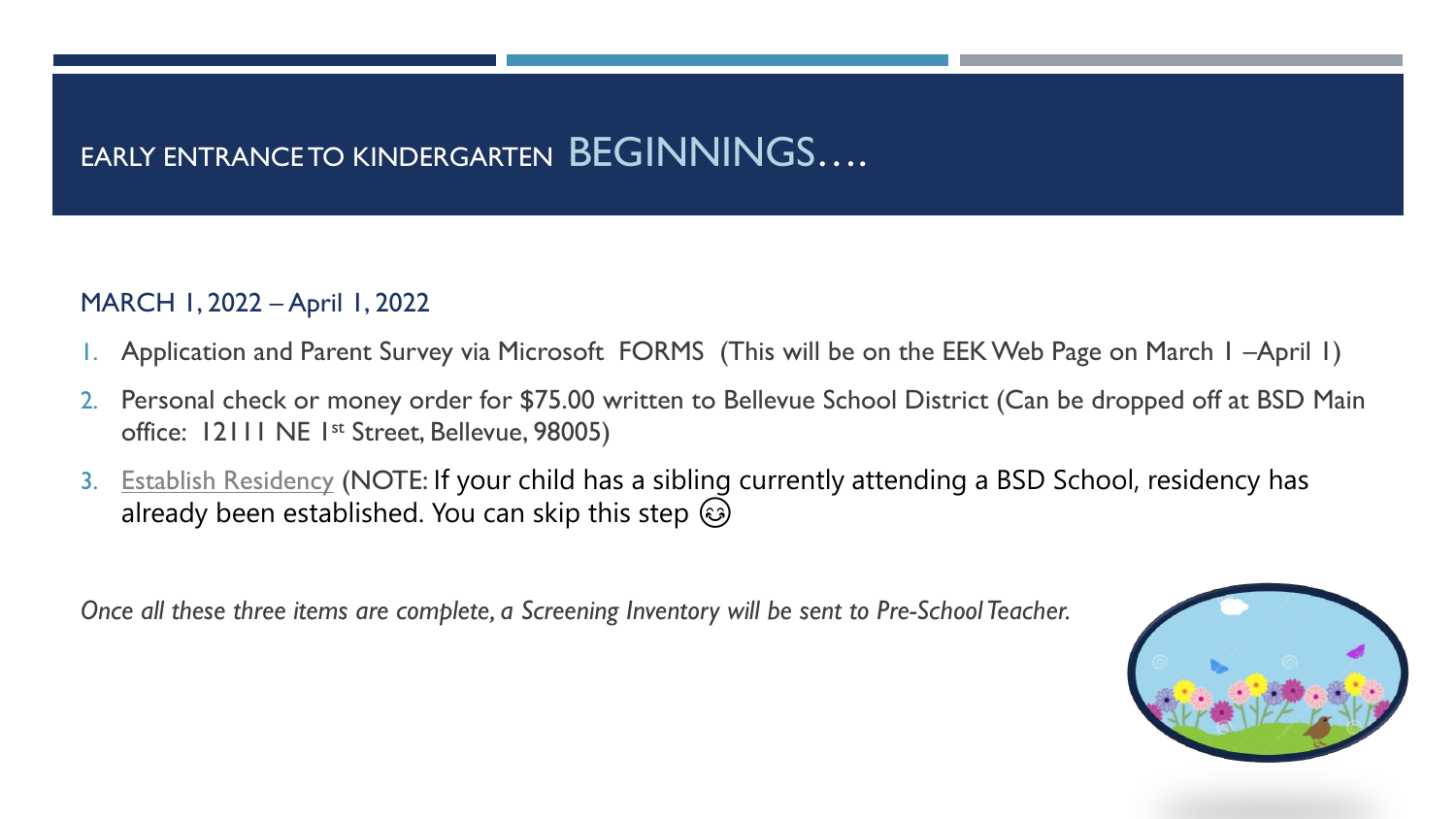| <b>Early Entrance to Kindergarten TimeLine</b> |                                                                                                                                                                                                         |
|------------------------------------------------|---------------------------------------------------------------------------------------------------------------------------------------------------------------------------------------------------------|
| March 1, 2022                                  | Early Entrance Kindergarten (EEK) Application begins                                                                                                                                                    |
| April 1, 2022<br>(midnight)                    | Early Entrance Kindergarten (EEK) Application closes                                                                                                                                                    |
| April 18, 2022                                 | <b>SEL Teacher Inventory Due</b>                                                                                                                                                                        |
| April 22, 2022                                 | Parent letters will be emailed both to those who meet the SEL<br>Benchmarks and will require further testing AND to those who did<br>not meet the SEL Benchmarks                                        |
| Early May -Mid June                            | Further testing times will be scheduled for those that meet the SEL<br><b>Benchmarks</b>                                                                                                                |
| <b>Week of June 27, 2022</b>                   | Letters will be emailed to parents of those students who meet the<br><b>EEK Communication Skill, Motor Skill and Cognitive Skill criteria</b><br>benchmarks AND to those who did not meet the criteria. |

# TIMELINE **OVERVIEW**